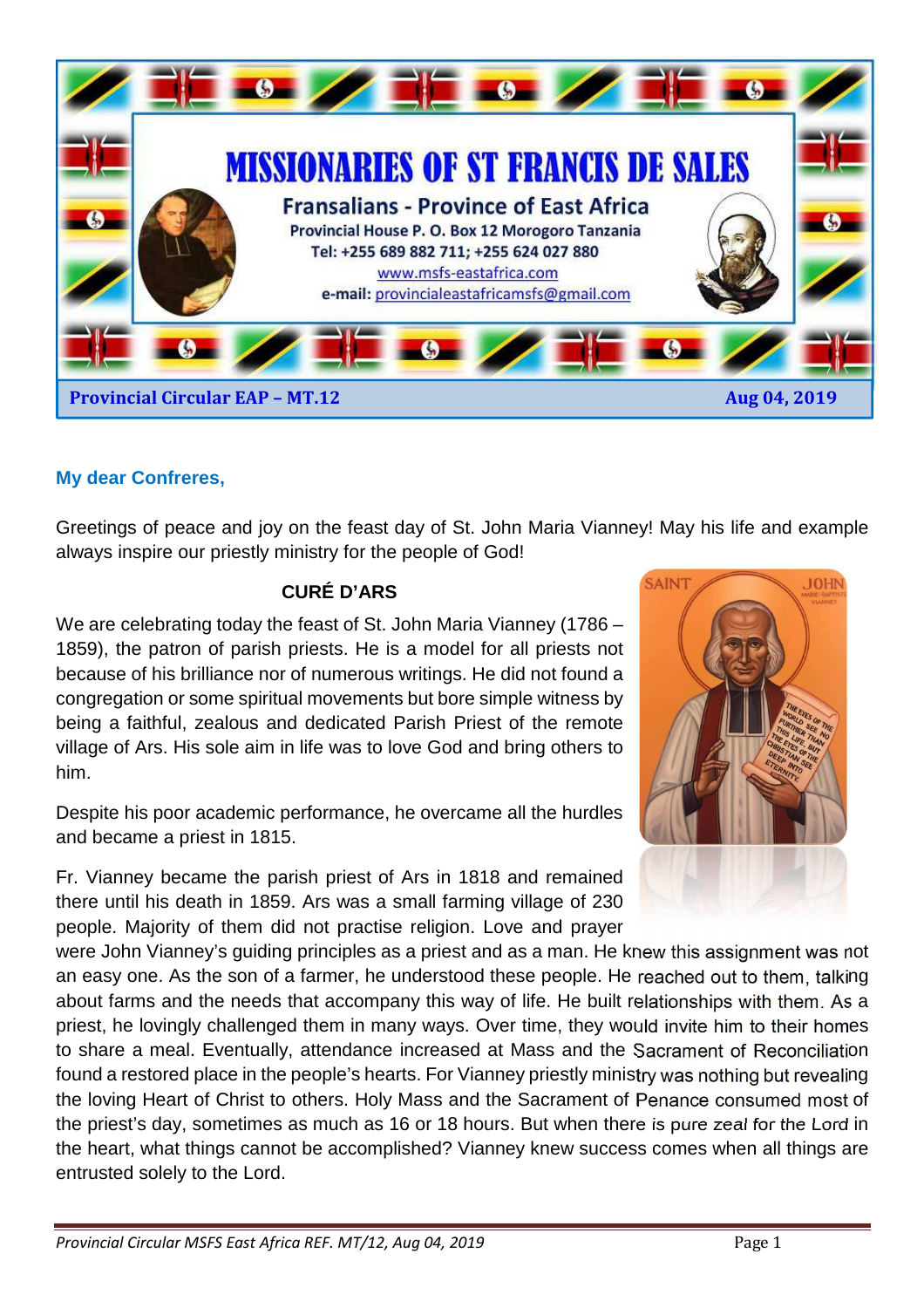His success, however, was not always met with admiration or appreciation. Few neighbouring priests complained that their own parishioners were going to him instead of them. But his humility did not allow him to worry about such matters. There is a story about how some clergy wanted to send a petition complaining of Fr. Vianney's work to Bishop. When Fr. Vianney heard about it, he said that he too would sign in it. In addition to the frequent objections and persecutions from those, including some of his fellow clergy, who did not like his pastoral work in Ars, he would experience great trials that tested his moral strength, his priestly ministry, and his spiritual core. It is said that when one embraces virtue, opportunities to practise it will abound. The life of St. John Vianney should encourage us to exercise our priestly ministry to reveal Christ to all despite discouraging moments in life as priests. His life calls us to examine our life as priests for Christ.

Pope Francis constantly encourages priests to be authentic to their vocation. On the feast day of St. John Vianney, it may be good to remind ourselves of Pope's understanding of priesthood which comes through his various exhortations from the beginning of his papacy. Please find below a summary of his vision of Priesthood:

1. **The strength of a priest depends on his relationship with Christ.** Pope Francis has said that the touchstone of how deeply a priest is living his vocation is the extent to which he seeks Christ in his daily life. For this to happen, the priest needs to continue to grow in union with Christ through prayer and intimacy.

2. Just as he must be close to Christ so the **priest must also be close to the people he serves**. In his first Chrism Mass homily, Pope Francis famously spoke of how priests must be "shepherds living with the 'smell of the sheep".

3. As Pope Francis emphasized in the homily of his inaugural Mass, **a priest's authority must be linked to service**, especially to the care and protection of the poorest, weakest, the least important and the most easily forgotten. This means that priests have to leave their comfort zone and have "real contact with the poor and the marginalised."

4. The **priest must be a minister of mercy**. Pope Francis told a group of ten newly-ordained priests that the most important advice he could give them was simply, "Be merciful."

5. The **priest is called to simplicity of life**. He calls priests to commit themselves to a simple lifestyle. Pope Francis has repeatedly criticised priests who give in to vanity and worldly ambition.

6. The **priest must be a model of integrity**. There should be no room in the life of priests for haughty clericalism and any kind of abuse of their position. Pope Francis is calling and requesting priests to understand that their authority derives not from worldly power but from personal integrity and humility in imitation of Christ.

7. The **priest is to be a source of blessing for his people**. The anointing which he receives at his ordination is not meant just for himself – it is to flow through him to those he serves. Again to quote from the homily of his first Chrism Mass, "A good priest can be recognised by the way his people are anointed... when our people are anointed with the oil of gladness, it is obvious: for example, when they leave the Mass looking as if they have heard the good news."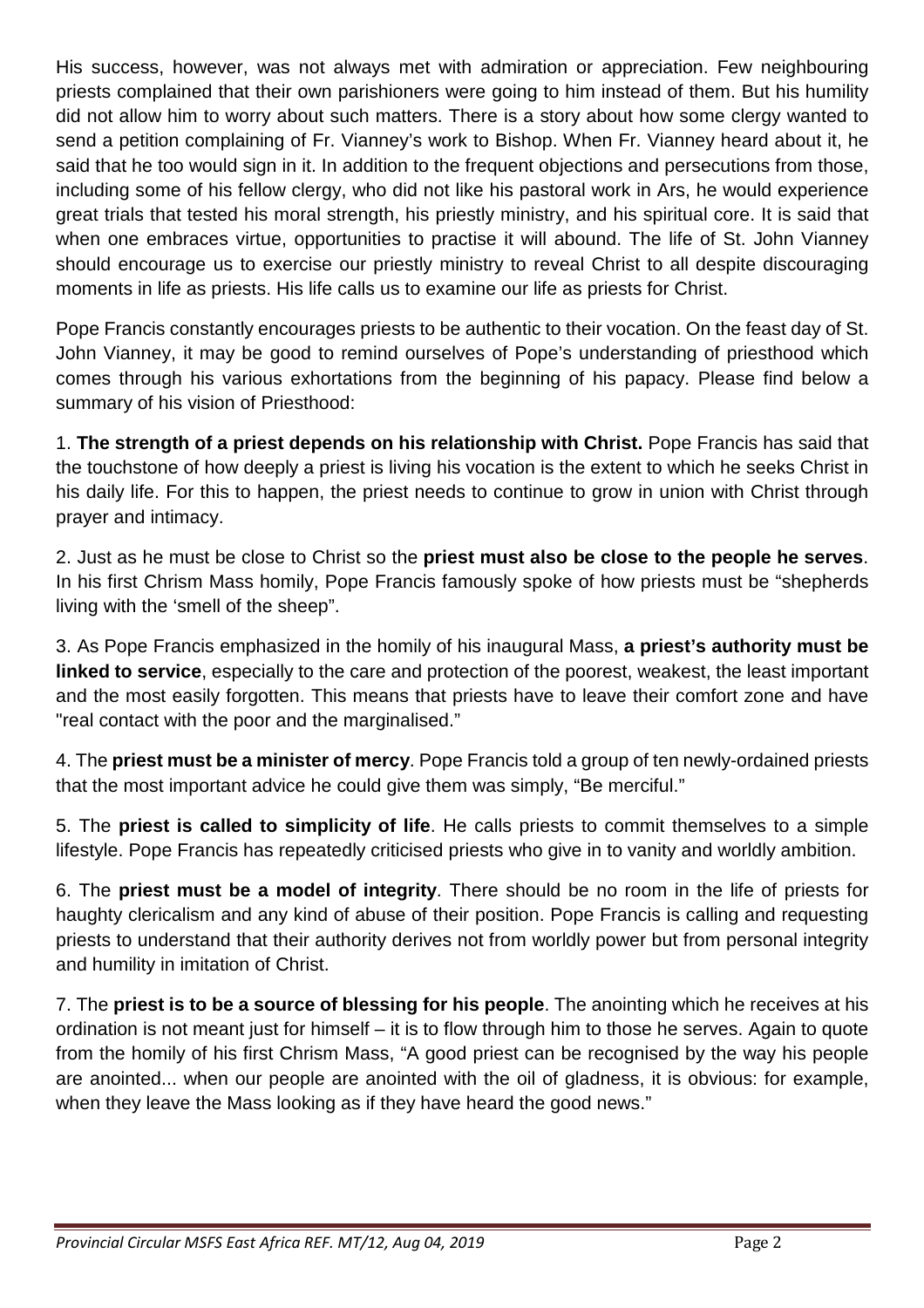8. The **priest should be a genuine missionary at all times**. In Evangelii Gaudium, Pope Francis proposes a profound missionary renewal of the entire Church. "I dream of a "missionary option," that is, a missionary impulse capable of transforming everything (EG 27)" In his address to the 2016 assembly of the Pontifical Missionary Societies, Francis spoke of "the passion for God and for the mission of the Church"; He left his audience (and us) with a clear challenge: "We must grow in evangelizing passion!"

The life of St. John Maria Vianney and the teaching of Pope Francis challenge us to live our priestly and religious vocation genuinely amidst growing scandals and apathy towards priesthood and religious life.

**CALL OF GENERAL CHAPTER 2019: A FOLLOW UP** 

The General Chapter 2019 under the theme "MSFS, Wake Up to the Basics" invites every confrere to live the charism of the Congregation as envisioned by our beloved Founder. The four basics of our charism: Community Life, Mission, MSFS-ness and Spirituality of St. Francis de Sales, are to characterize our daily lives and apostolate. Our Superior General Rev. Father Abraham Vettuvelil exhorts every confrere to implement the Call of the General Chapter in our personal lives as well as in our communities.

Following the directives of the General Chapter, the Province of East Africa has decided to intensify the study of Spirituality of St. Francis de Sales. As a first step, Salesian retreats are organized for all priest-confreres. A four day Salesian seminar and a three week long Salesian retreat is being organized for second and third year Theologians prior to their Perpetual Profession.

**VISITATION OF SUPERIOR GENERAL AND GENERAL CURIA** 

Our Superior General Rev. Fr. Abraham Vettuvelil will be visiting our Province from March 07 to April 08, 2020. There will be also Forum meetings with the General Curia. Please find below the details:

| March 07 - April 08 | Visitation of Superior General                             |
|---------------------|------------------------------------------------------------|
| May 04              | <b>SAIM</b>                                                |
| May 05              | Formation                                                  |
| May 06              | Education                                                  |
| May 07              | Stewardship                                                |
| May 08              | <b>Superiors' Forum</b>                                    |
| May 09              | <b>MSAF with General Curia</b>                             |
| May 11              | <b>LCI</b> Graduation                                      |
| <b>May 12</b>       | <b>LCI Decennial Celebration</b>                           |
| May $13 - 14$       | Meeting of East Africa Provincial Curia with General Curia |

Please keep in mind these dates when you plan programmes in your communities.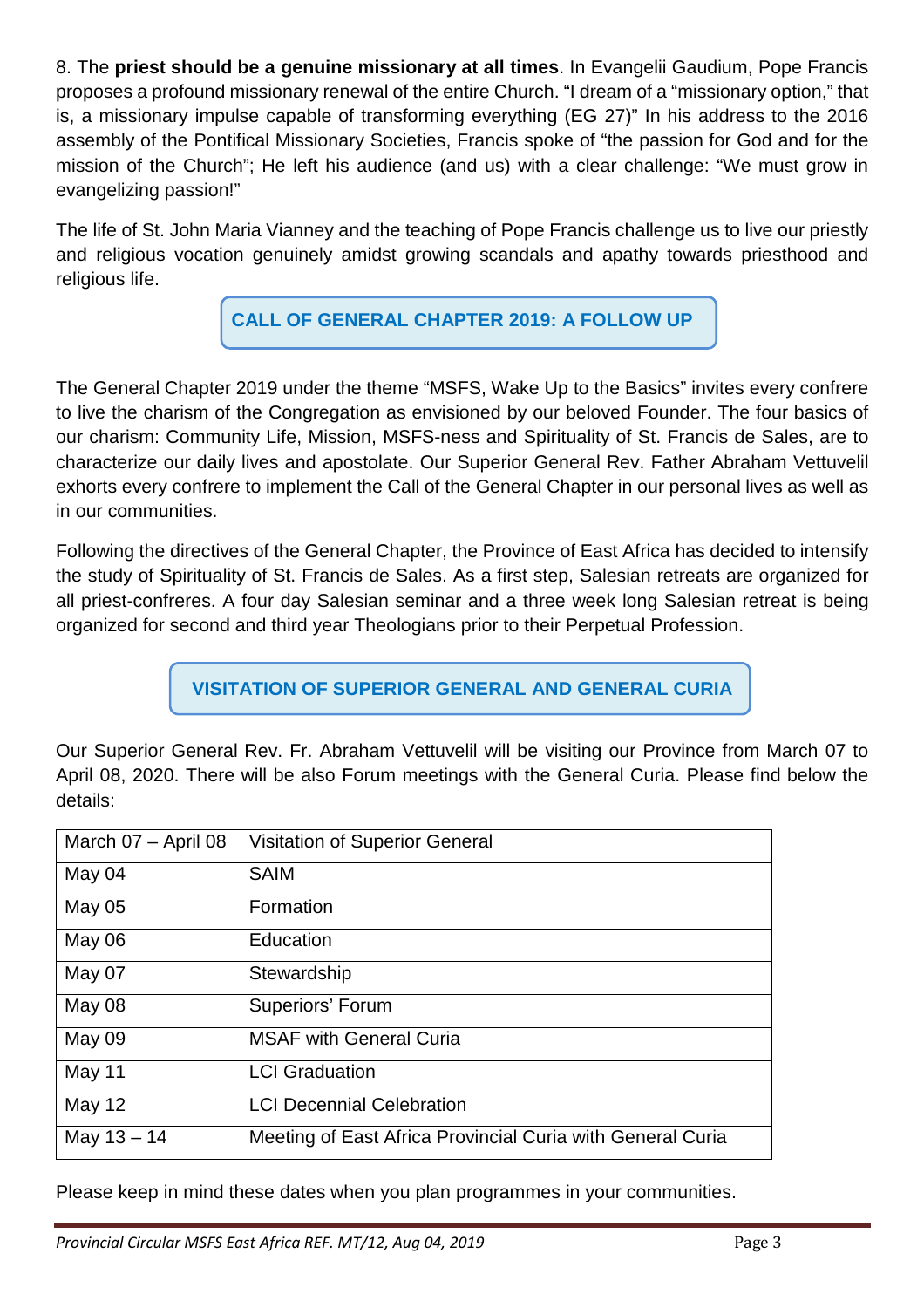## **USA Vice Province**

Rev. Fr. Superior General has appointed Rev. Fr. Tomy Puliyanampattayil as the Vice Provincial of USA Vice Province for a second term with effect from July 02, 2019.

#### **Franco-Swiss Province**

Rev. Fr. Superior General has appointed Fr. Jean-Yves LE TUÉ as the Provincial of Franco-Swiss Province with effect from August 01, 2019.

Hearty Congratulations and prayerful wishes to both Fr. Tomy and Fr. Jean-Yves.

# **PRIESTLY ORDINATION**

**Father Ventino Peter Mutume** was ordained a priest on July 13, 2019 by Most Rev. Paul K. Bakyenga, Archbishop of Mbarara, Uganda. He was ordained along with other eight candidates to priesthood at the Cathedral, Mbarara. It was witnessed by a large number of priests, religious and laity. Fr. Baiju Mundackal, the Regional Superior of Southern African Region and Fr. Job Karikkampally were also present as the newly ordained priest belongs to the Southern African Region. Hearty Congratulations!



**Father Kennth Maina Mwangi** was ordained a priest on August 03, 2019 by Rt. Rev. David Kamau, Auxiliary Bishop of Nairobi at Divine Mercy Church, Muigai, Thika, Nairobi. A large number of priests, religious and laity witnessed the priestly ordination of Fr. Maina. We specially thank Vincentian Fathers who organized the Priestly ordination in their parish. Hearty Congratulations!



# **DIACONATE ORDINATION**

Dn. Francis Indumuli Aloo and Dn. Richard Tamaro Gitono were ordained as deacons by Most Rev. Sosthene Leopold Bayemi Matjei, Bishop of Obala, on June 29, 2019 in the Minor Basilica of Mary Queen of the Apostles, Yaounde, Cameroon.

Hearty Congratulations!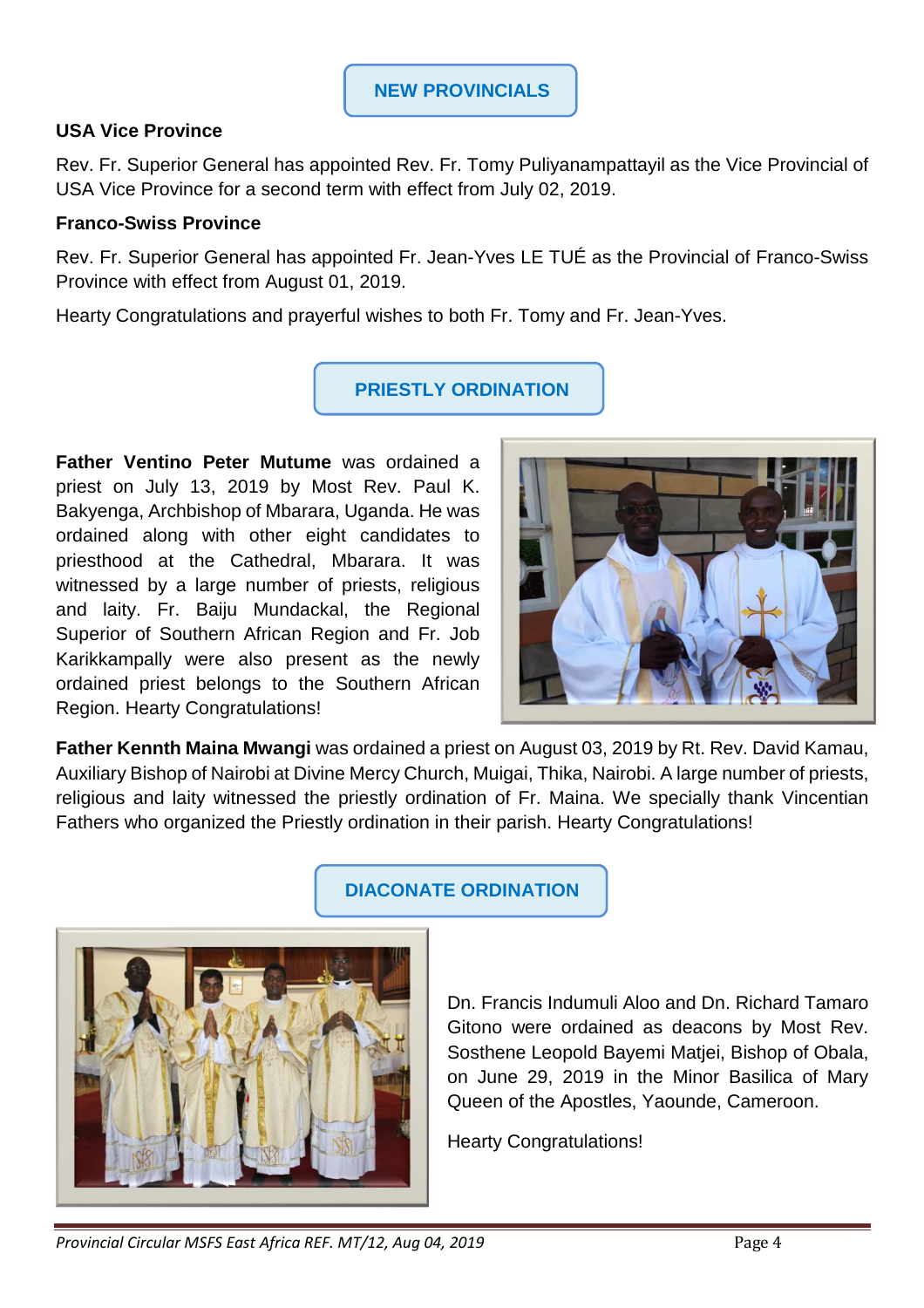## **FIRST PROFESSION**

July 27, 2019 was a joyous day for Fransalians in Africa as 9 Novices (Southern Africa: 01, Tchad-Cameroon: 4 and East Africa: 4) made their First Commitment to the Lord at St. Francis de Sales Church, Mkuza, Kibaha, Tanzania. His Excellency Archbishop Jude Thadeus Ruwaichi, the Coadjutor Archbishop of Dar es Salaam presided over the Eucharistic celebration and Fr. Mathew Thazahthukunnel MSFS, Provincial of East Africa



received the vows. A large number of priests, religious and lay people participated in the celebration. Hearty Congratulations to all our newly professed novices. Hearty welcome to the Fransalian Family.

Sincere thanks and hearty congratulations to Fr. Johnson Kallidukil, Director of Novices and Fr. Prakash Prashanth, Socius, who accompanied our novices during their Novitiate and helped them to discern and grow in their vocation to religious life in the Fransalian Family.





On 26th July, 2019, twenty Prenovices (Mozambique: 01, Tchad-Cameroon: 5 and East Africa: 14) were initiated to an year of Novitiate by Fr. Mathew Thazhathukunnel MSFS, Provincial of East Africa. Fr. Provincial explained to the new novices the importance of Novitiate in the life of a religious. He exhorted the Novices to deepen their prayer life, learn to live in community and discern their vocation to religious life in the Congregation of Missionaries of St. Francis de Sales focusing on the

charism and apostolate of the Congregation during their time in the Novitiate.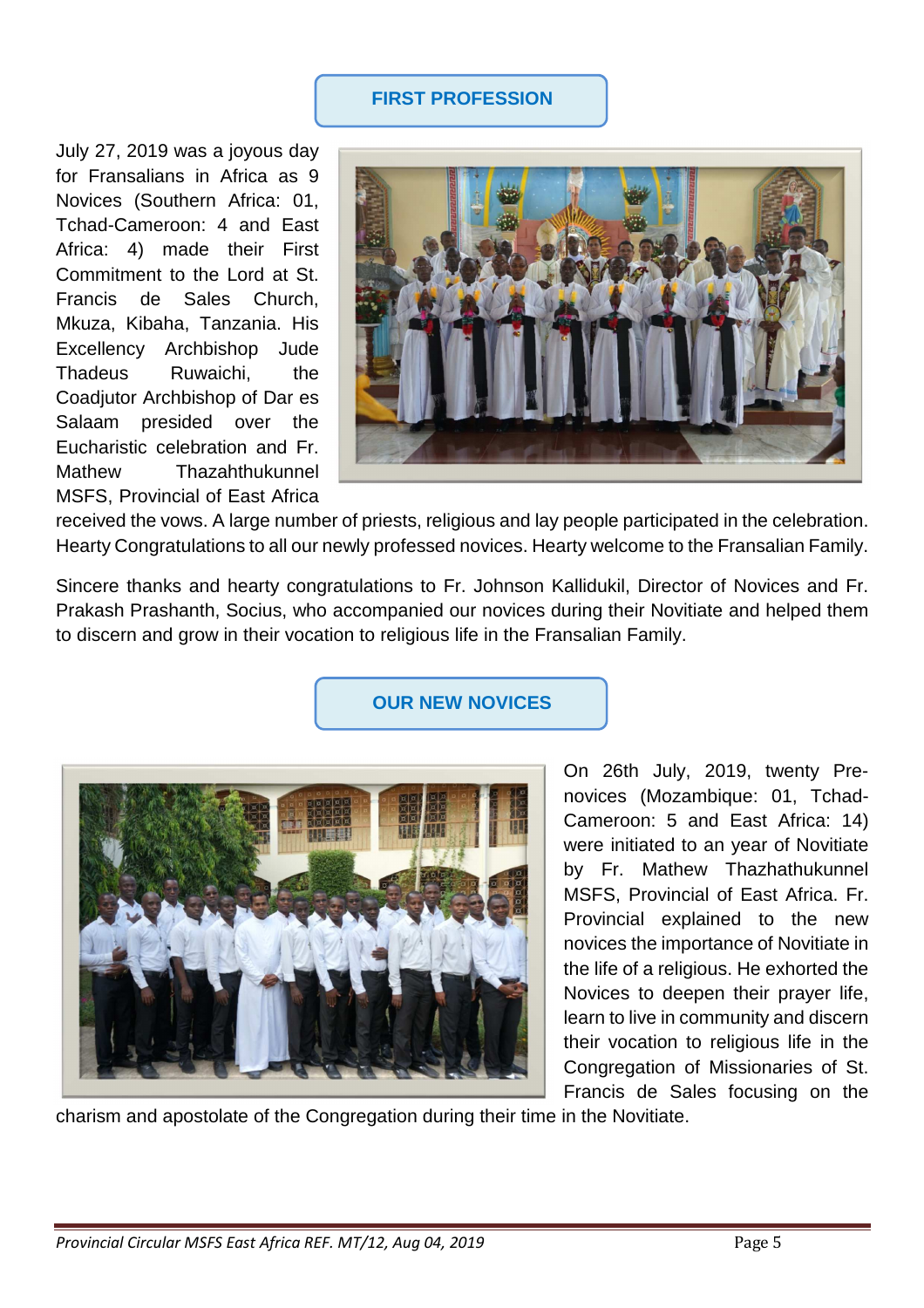# **ANNUAL RETREAT**

Rev. Fr. Suresh Babu MSFS General Secretary for Formation animated two Salesian retreats for our confreres in East Africa (July 15 to 20 and July 29 to August 3). The theme of the retreat was "Growing in Holiness in a Fransalian Way".





Rev. Fr. Suresh Babu who is a renowned Salesian retreat preacher opened the treasures of the Spirituality of St. Francis de Sales from various perspectives and encouraged everyone to understand the rich

heritage that we possess as sons of St. Francis de Sales who made practical and simple methods to imitate Christ and achieve perfection. The Province of East Africa is indebted to Rev. Fr. Suresh Babu for animating the Salesian retreats for our confreres.

**NEW COMMUNITIES** 

**Ibihwa Fransalian Community** (Archdiocese of Dodoma, Tanzania) will come into existence with effect from August 11, 2019.

**Kalamira Fransalian community** (Diocese of Jinja, Uganda) will come into existence with effect from September 01, 2019.

**Kikunde Fransalian community** (Archdiocese of Arusha, Tanzania) will come into existence with effect from September 01, 2019.

**Bissil Fransalian community** (Diocese of Ngong, Kenya) will come into existence with effect from October 01, 2019.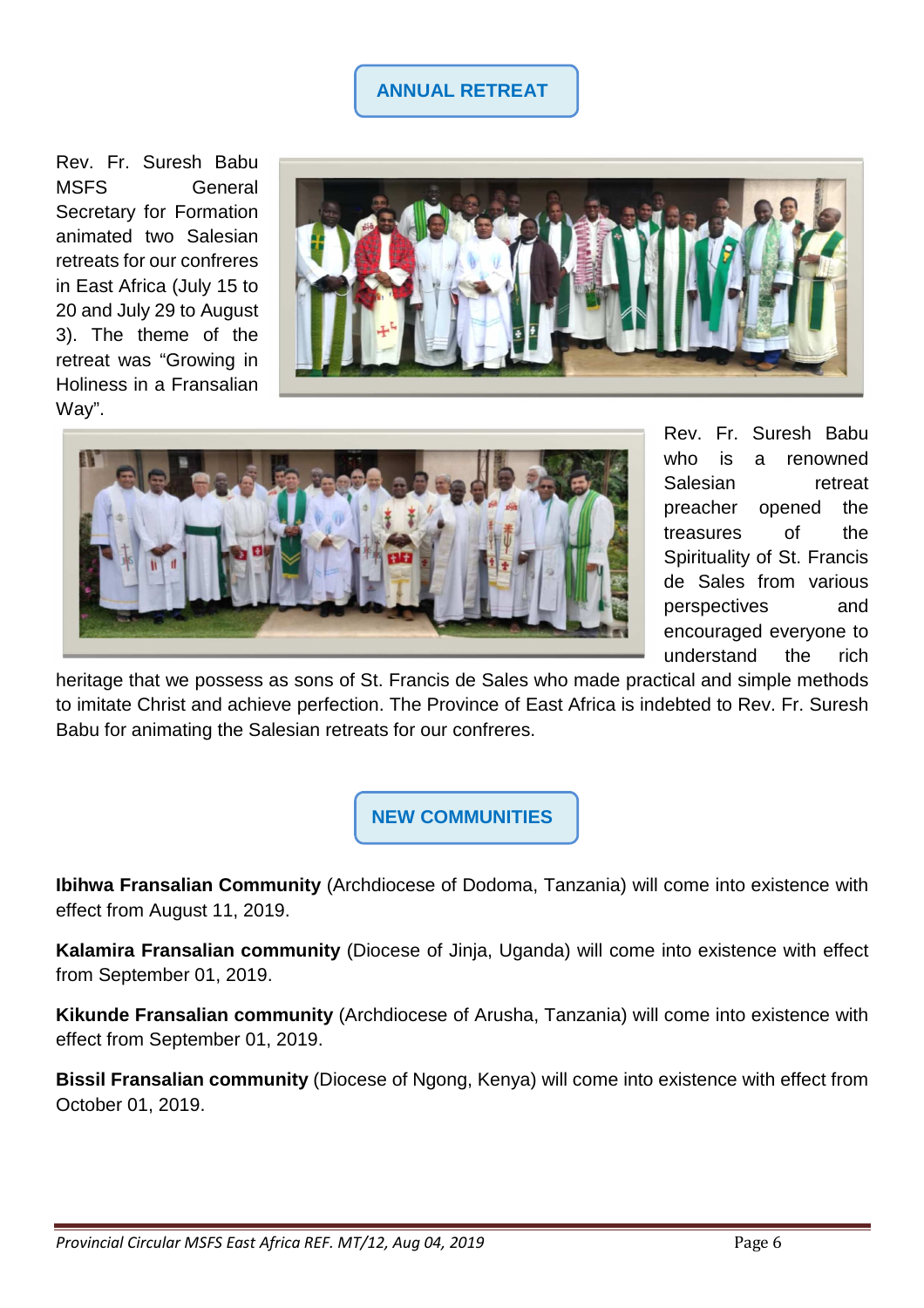# **INFORMATIONS**

**Fr. Stephen Ubadesi** has completed successfully MA in Psychology and Counselling at Montfort College, Bangalore, India. Hearty Congratulations.

**Fr. Thomas Kochalumchuvattil** has published a new book under the title "Empowering the Individual: A path toward eliminating ethnic conflicts". Hearty Congratulations.

**Fr. Jomon Vellachalil has** reached the diocese of San Antonio, Texas, USA on July 14, 2019. He is appointed as the Associate Pastor in Grissom. We wish him all the best in his pastoral ministry in San Antonio. His Address: Prince of Peace Catholic Church, 7893 - Grissom Rd, San Antonio, Tx - 7825 USA. Phone Number: +1 (210) 978 3300.

**Fr. Patrick Musyimi** will be attending the Salesian Programme at Annecy (SPA) from September 12 to October 31, 2019.

**Fr. Sunny Mattathil, Fr. Jacob Thekkekara and Fr. Tomychan Perumanoor** will be attending a retreat for priests at Ars (France), and will be visiting a few pilgrim centres and our confreres in Europe from September 23 to October 14, 2019 as part of the Sacerdotal Jubilee gift from the Province.

**TRANSFERS AND APPOINTMENTS**

**Fr. Johnson Kallidukil,** the General Councillor for Mission, is being assigned by Rev. Fr. Superior General to reside at Lumen Christi Institute with effect from 01.08.2019.

**Fr. James Panthalanickal** is appointed as the Superior of Lumen Christi Institute and Rector of Fransalian Scholaticate at LCI by Rev. Fr. Superior General with effect from 01.08.2019.

**Fr. Agnelo Fernandes** is appointed on the staff of Lumen Christi Institute with effect from 30.07.2019.

**Fr. Augustine Mangatt** is appointed as the Superior of Fransalian Community at Bissil with effect from 01.10.2019.

**Fr. C. Arokiasamy** is appointed as the Bursar of Fransalian Community at Bissil with effect from 01.10.2019.

**Fr. George Antony** is appointed as the Superior of Fransalian Community at Chera and is designated to be appointed as the Parish Priest of Chera with effect from 20.08.2019.

**Fr. Jobin Karottukampadathil** is designated to be the Assistant Parish Priest of Chera with effect from 20.08.2019.

**Fr. Peter Johnson Napoleon is** designated to be appointed as the Assistant Parish Priest of Mkuza with effect 20.08.2019.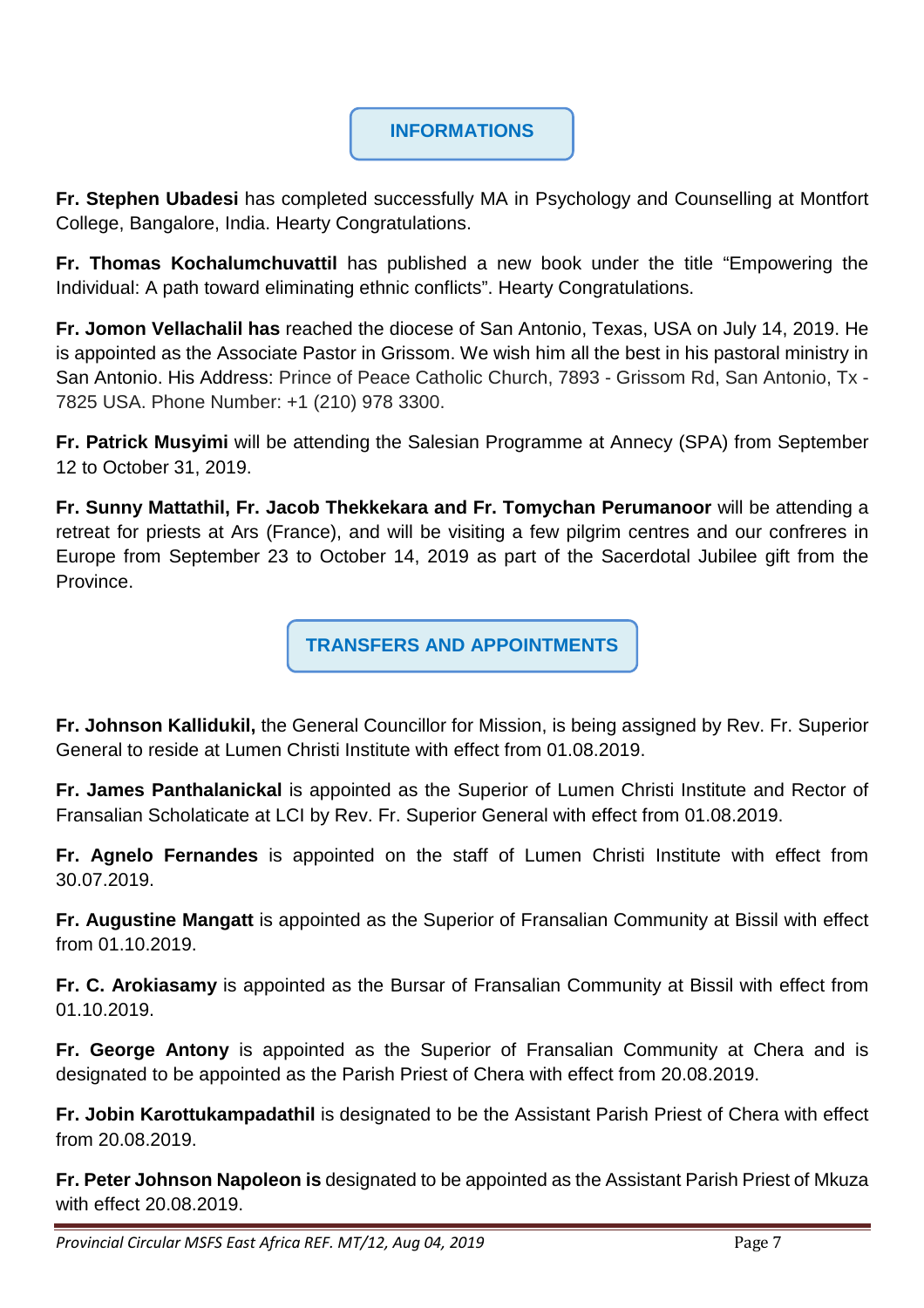**Fr. R.V.P.Prasad** is designated to be appointed as the Assistant Parish Priest of Osia with effect from 15.08.2019.

**Fr. Anthony Samy** is designated to be appointed as the Assistant Parish Priest of Ibihwa with effect from 05.08.2019.

**Fr. Ibrahim Musajja Kisegerwa** is appointed as the Superior of Fransalian Community at Lububu and is designated to be appointed as the Parish Priest of Lububu with effect from 25.09.2019.

**Fr. Kenneth Maina Mwangi** is designated to be appointed as the Assistant Parish Priest of Lububu with effect from 13.09.2019.

**Fr. Francis Kallikatt** is appointed to Fransalian Community at Kalamira with effect from 25.09.2019. He will be responsible for the construction of Aspirants' house in Kayunga.

**Fr. Ventino Mutume** is appointed to Franalian Community at Kalamira with effect from 01.09.2019. He will be in the community until he gets visa for South Africa/Namibia.

## **Regency**

**Bro. Peter Ngatia Githungo** is appointed at Fransalian Hekima School, Maji ya Chai with effect from 15.08.2019.

**CHILD PROTECTION POLICY** 

A committee is constituted to draft a Child Protection Policy for our schools in East Africa as per the civil and ecclesiastical regulations. The following are the members of the committee:

- Fr. Sheejan Kallarackal ( C )
- Fr. Zachariah Bureferro
- Fr. Jonathan Muema
- Fr. Simon Nabande

**HOLIDAYS/STUDIES** 

Fr. Jacob Thekkekara July 23 – August 22

Fr. Jonathan Muema August 01 – 31

Fr. Sheejan Kallarackal  $A = 22$  (South Africa for Studies)